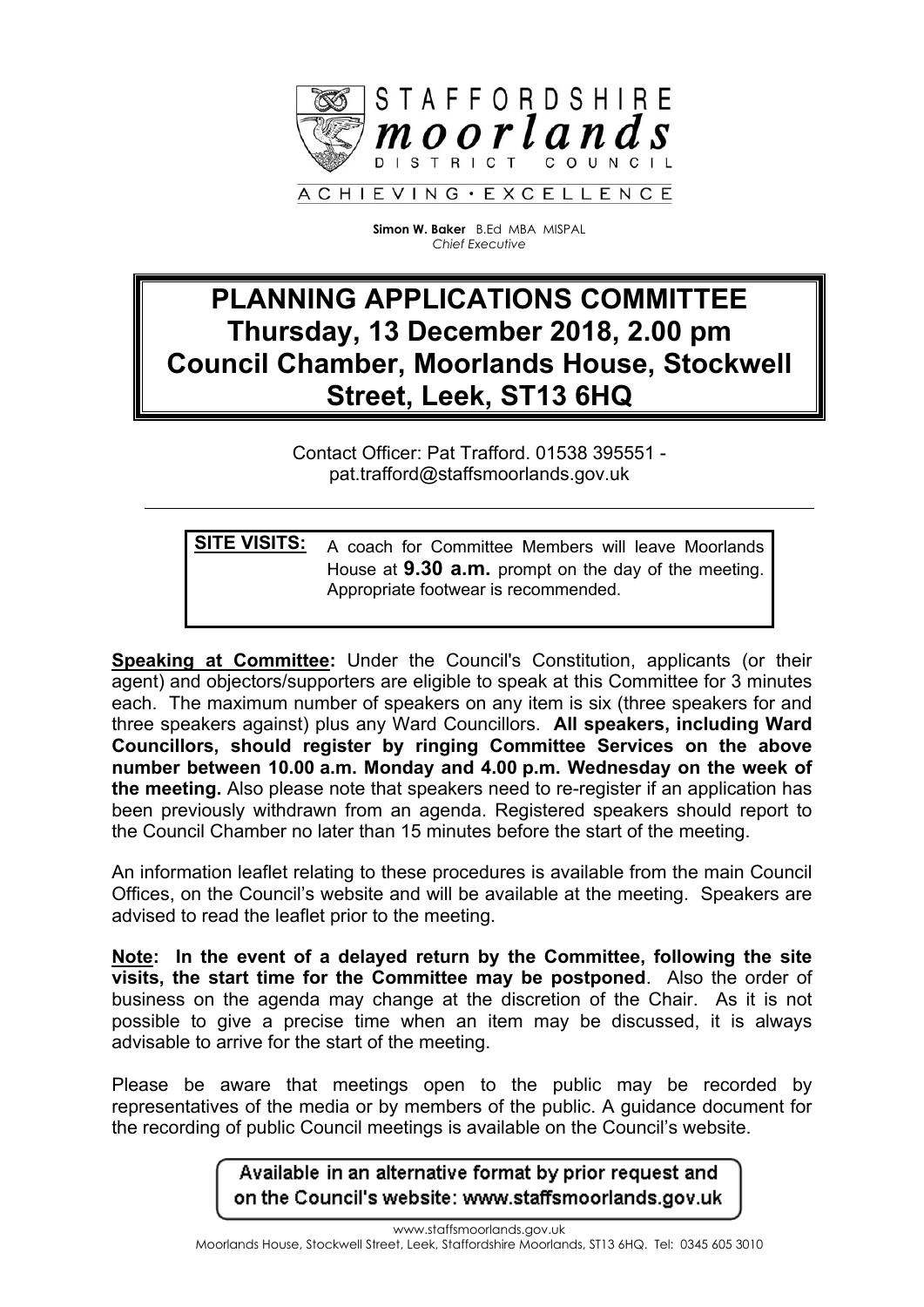## **A G E N D A (Continued)**

- 1. Chair's announcements
	- a) Webcasting;
	- b) Introductions of Members and Officers;
	- c) Other announcements.
- 2. Apologies for absence, if any.
- 3. Minutes of the previous meeting **(Pages 5 - 14)**
	- (a) To approve as a correct record the Public Minutes of the Planning Applications Committee held on 22 November 2018.
	- (b) Reports on matters arising, if any.
- 4. Urgent items, if any.
- 5. Declarations of Interest
	- i. Disclosable Pecuniary Interests;
	- ii. Other Interests;
	- iii. Lobbying Interests.
- 6. SMD/2015/0701 Land at eastern end of Mill Lane, Wetley Rocks **(Pages 15 - 36)**
- 7. SMD/2018/0557 Land adjacent to Meadow View, Well Lane, Gillow Heath **(Pages 37 - 48)**
- 8. SMD/2017/0373 Plots 12 15 Victoria Business Park, Prospect Way, Knypersley **(Pages 49 - 64)**
- 9. Appeals Report **(Pages 65 - 74)**
- 10. Chair / Members' Questions / Issues
- 11. Exclusion of the Press and Public

**The Chair to move:-**